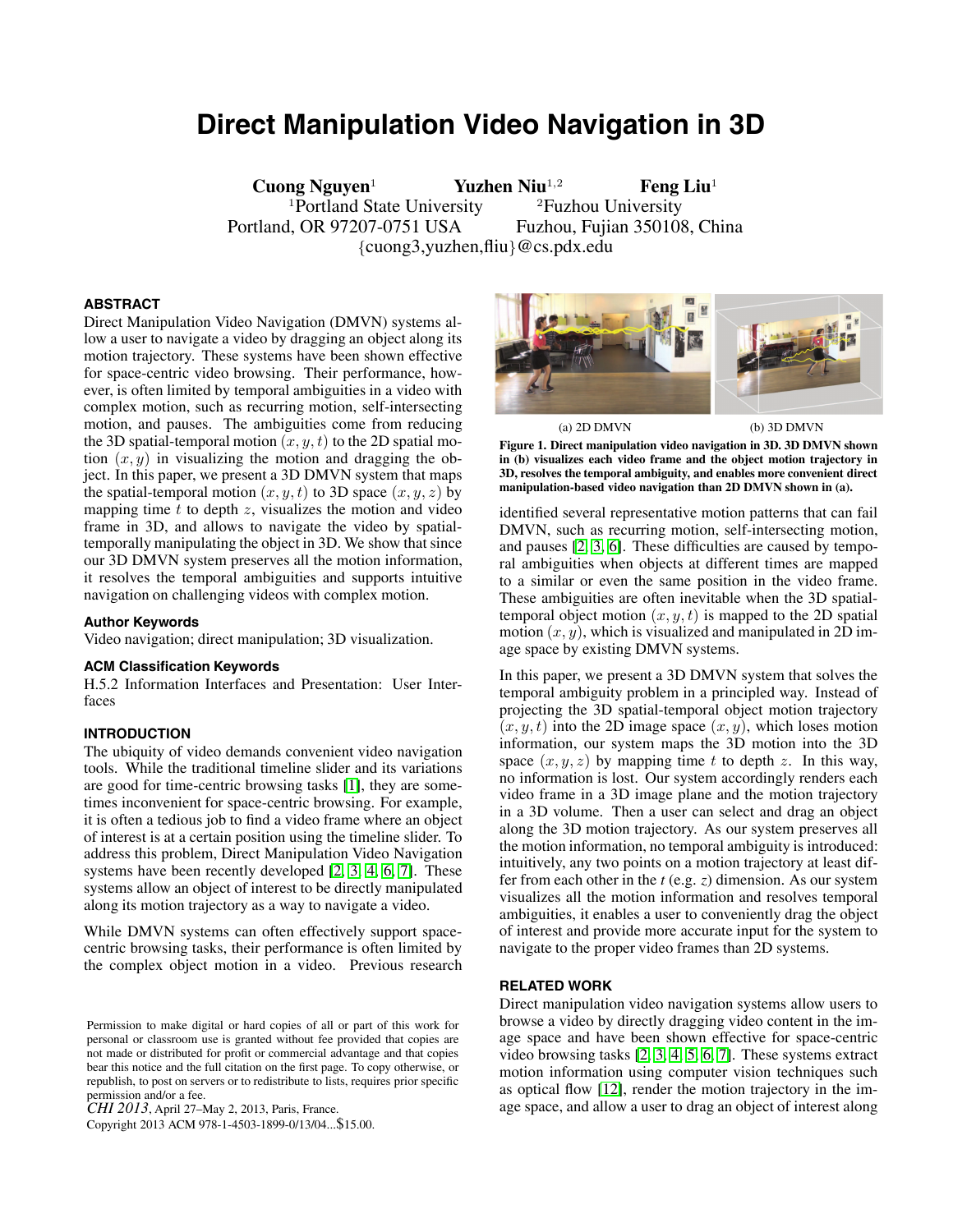its motion trajectory. When the user drags the object along the trajectory in the image space, the system will select and navigate to a proper frame that is closest to the user pointer location according to a carefully defined distance measurement. As discussed in [\[6\]](#page-3-4), there are two common types of distance functions: purely spatial and spatial-temporal distance.

As existing DMVN methods only render the motion trajectory in the 2D image space, the 3D spatial-temporal motion trajectory is projected onto the 2D image space and thus multiple points at different frames will be possibly mapped to the same location. This introduces temporal ambiguities and sometimes fails DMVN methods. Existing methods address the ambiguities by carefully defining the distance functions [\[2,](#page-3-1) [3\]](#page-3-2). However, as pointed out in [\[6\]](#page-3-4), these distance functions can only mitigate the ambiguity problems and sometimes introduce additional problems. Karrer *et al.* specifically addressed "pauses", a specific ambiguity problem, by embedding either loop or timeline in the motion trajectory visualization [\[6\]](#page-3-4). This paper presents a principled solution to the ambiguity problem by utilizing 3D space for motion trajectory visualization and interaction. Our solution fundamentally resolves ambiguities by preserving and visualizing all the spatial-temporal motion information.

Our 3D DMVN system is relevant to the trajectory-based video object manipulation system [\[10\]](#page-3-8), which also visualizes video and motion in a 3D volume, but focuses on temporal video manipulation tasks, such as video re-timing and editing. Direct manipulation video navigation is not supported as video scrubbing is performed on a separate 3D representation, not directly on the video object. Our system is also related to the Video Summagator system for 3D video summarization and navigation [\[8\]](#page-3-9). The Summagator system models and renders a video as a 3D volume, but it only allows a user to deform the video volume and does not support direct manipulation on video object. Our system shares a similar idea to the Tumble technology that displays occluded 2D objects in a layered 2D drawing using an in-place 3D stacked view [\[9\]](#page-3-10).

#### **3D DIRECT MANIPULATION VIDEO NAVIGATION**

Our 3D DMVN system models a motion trajectory as a spatial-temporal sequence,  $\{(x_t, y_t, t)|t_a \leq t \leq t_e\}$ , where  $(x_t, y_t)$  is the object location at frame t, and  $[t_a, t_e]$  is the object motion duration. Our system maps the motion trajectory  $(x_t, y_t, t)$  to the 3D curve  $(x_t, y_t, z_t)$ , where  $z_t$  is the third dimension of the 3D space and is a function of  $t$ . Our system visualizes the current video frame on an image plane in a 3D volume and renders the 3D trajectory in the same volume, as shown in Figure [1](#page-0-0) (b). With our system, a user can first rotate the video frame and motion trajectory as a whole by rotating the 3D volume to avoid temporal ambiguities and then drag an object along its trajectory. The most important 3D aspect of our system is its capability to rotate the visualization in 3D to resolve the ambiguities. Meanwhile, 3D rotation will make the video frame be shown from a skewed angle. But we find that this normally does not create problems as the rotation needed to resolve the ambiguities is typically small. This is because the trajectory moves monotonically in the z direction. We now describe our system in detail.



(a) 3D DMVN without correction (b) 3D DMVN with correction

<span id="page-1-0"></span>**Figure 2. Perspective correction. The number of frames between every two neighboring red points is the same. Due to perspective distortion, the distance between two neighboring red points increases as the girl moves closer to the camera in (a). This problem is corrected in (b).**

#### **3D Trajectory**

Like previous methods [\[2,](#page-3-1) [6\]](#page-3-4), our method first pre-processes an input video to create the motion trajectory  $(x_t, y_t, t)$  using optical flow [\[12\]](#page-3-7) and feature tracking [\[11\]](#page-3-11). The motion trajectory is then mapped to a 3D curve  $(x_t, y_t, z_t)$ . By default,  $z_t$  is linearly dependent on t as  $z_t = at$ , where a is a constant to control the space between points on the trajectory along the  $z$  dimension. The default value for  $a$  is 2 in our system.

## *Perspective Correction*

While the linear mapping from  $t$  to  $z_t$  works well for most of the videos we tested, a better mapping is required to handle the perspective problem in the original video. Figure [2](#page-1-0) shows a video where a girl is walking toward the camera from the far end of the hallway and a boy is moving away from the camera. Assume that the girl is moving toward the camera at a constant speed. Due to the perspective projection of the camera imaging system, the projected walking speed of the girl in the image space increases as she approaches the camera, as shown in Figure [2](#page-1-0) (a). This sometimes is problematic: the same amount of the dragging length results in a different amount of frame changes, thus compromising the navigation experience. For the video in Figure [2,](#page-1-0) when a user drags the girl who is faraway from the camera, the boy jumps forward quickly. When the girl is close to the camera, the boy then moves very slowly. We handle this problem by non-linearly mapping t to  $z_t$ . Specifically, we compute  $z_t$  so that the 3D distance between any two points on the trajectory remains the same. In this way, we compensate the 2D spatial displacement with that in the  $z$  dimension. A user can optionally select this perspective correction mode.

## **Trajectory and Video Frame Visualization in 3D**

We visualize the current video frame and the motion trajectory in a 3D volume using the Visualization Toolkit  $(VTK)^1$ . There are two common projection transformations in rendering 3D scene using a standard 3D Computer Graphics pipeline: perspective projection and orthographic projection. To avoid the distortion to the video frame and motion trajectory, we use the orthographic projection in rendering.

There are two options to position and render the current video frame and motion trajectory. The first is to render the trajectory according to its coordinate  $\{(x_t, y_t, z_t)\}\)$  and the current video frame at a 3D plane  $z = z_t$  in order to make the object follow the user pointer. We render the video frame using texture mapping in VTK. This straightforward solution has one

<span id="page-1-1"></span><sup>1</sup> **<http://www.vtk.org>**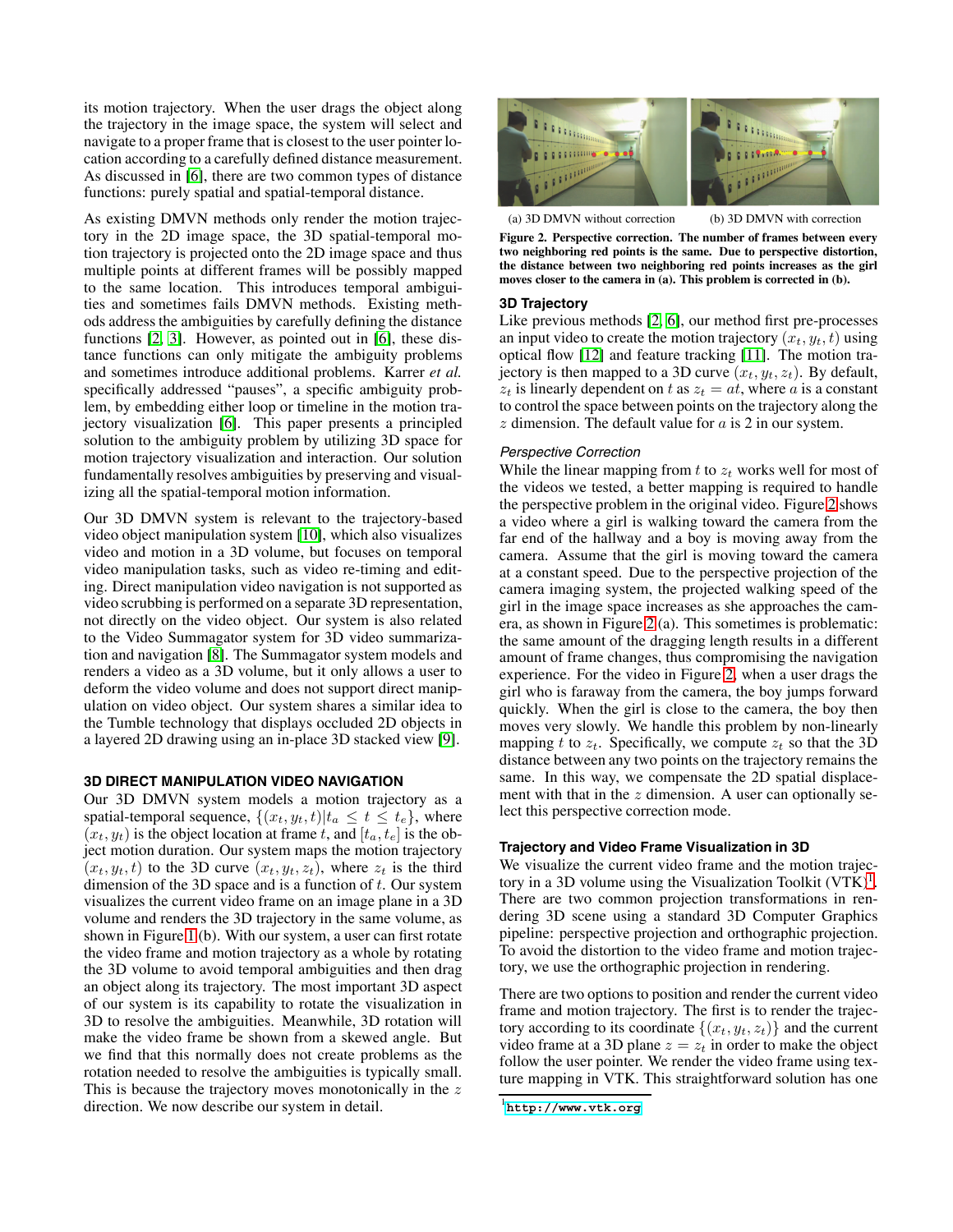

(a) 2D DMVN (b) 3D DMVN **Figure 3. Video with recurring motion. 3D DMVN visualizes the recurring motion in 3D and clearly conveys all the motion cycles for a user to drag the object to the desired location within an appropriate cycle.**

<span id="page-2-2"></span>problem: as  $z_t$  changes, the image plane moves along the  $z$ axis. We find that the movement of the image plane is sometimes disturbing when a user manipulates an object. Therefore, we use a second option that we always render the current frame at  $z = 0$  and when a user moves the object, we shift the trajectory toward  $z = 0$  along the z axis to follow the dragging movement. Note, the trajectory is only shifted along the z dimension. No motion in the  $x-y$  image plane where the object moves in a video is changed. Our experiment shows that this method provides a natural dragging experience.

Some part of the trajectory will be occluded by the video frame, when it is shifted behind the frame. We address this problem by making the video frame semi-transparent to reveal the occluded part, as shown in Figure [5](#page-2-0) (c) and (d). A small opacity value for the video makes the video less clear than the input but reveals the trajectory well. A big value shows the video well but reveals the trajectory less. By default, our system makes the video frame a bit semi-transparent with an opacity value of 0.85. While users can use a slider to adjust this value, our experiment shows that the default value works well and users typically do not need to change it.

#### **Next Frame Estimation**

When a user drags an object to a new location, our system finds the next frame where the object moves to the new pointer location. We use the spatial-temporal distance from [\[4\]](#page-3-3) to find the next frame. Given a new pointer location  $(x_p, y_p)$  in the screen coordinate system, we aim to find a frame  $\hat{t}$  such that  $(\hat{x}, \hat{y}, \hat{t})$  minimizes the following distance.

$$
\hat{t} = \arg\min_{t_v} \sqrt{(x_p - \bar{x}_v)^2 + (y_p - \bar{y}_v)^2 + \kappa (t_v - t_c)^2} \tag{1}
$$

where  $(x_v, y_v, t_v)$  is a point in the motion trajectory and  $(\bar{x}_v, \bar{y}_v)$  is the coordinate of  $(x_v, y_v)$  in the screen coordinates computed using the coordinate system transformation matrices from VTK.  $t_c$  is the current selected frame and  $\kappa$ is a scaling factor to balance the impacts of the spatial and temporal distance. We use the 2D screen coordinates instead of 3D coordinates of the pointer position because 3D coordinates of a point in a 3D volume is more tedious to specify using input devices like a mouse than its 2D coordinates.

# **EVALUATION**

We first show how our 3D DMVN system resolves temporal ambiguities that are challenging for 2D DMVN systems and then report the result from our user study. Please refer to the video demo for a better assessment<sup>2</sup>.



**Figure 4. Video with self-intersecting motion. 3D DMVN resolves the trajectory ambiguity that is exhibited in 2D DMVN.**

<span id="page-2-3"></span>

<span id="page-2-0"></span>**Figure 5. Video with "pause" motion. 3D DMVN naturally extends the motion trajectory along the** *t* **(e.g.** *z***) dimension even though there is a pause in the motion in the** *x***-***y* **plane.**

Figure [3](#page-2-2) shows a video where the knob is rotated periodically. It is difficult for a user to manipulate the knob motion with 2D DMVN systems as multiple cycles of the motion will be projected onto similar locations in the 2D image space, as shown in Figure [3](#page-2-2) (a). It is especially difficult to navigate to a specific cycle and the user experience is also compromised by sudden objectionable temporal jumps. With our 3D DMVN system, a user can solve this problem by rotating the 3D volume, as shown in Figure [3](#page-2-2) (b). After rotation, a user can clearly observe the whole motion trajectory and drag the knob to the desired position.

Similarly, our 3D DMVN system can resolve the ambiguity from self-intersecting trajectories. Figure [4](#page-2-3) shows a video with painting motion. The brush motion is too complicated to follow in 2D. By rotating the 3D volume, this complicated trajectory can be more easily followed in 3D than in 2D.

Our 3D DMVN system can naturally handle another special type of temporal ambiguity, pause. The video in Figure [5](#page-2-0) shows the hand movement when playing guitar. The hand on the top pauses frequently. When this hand pauses, the hand at the bottom still moves. With 2D systems, it is difficult to navigate inside the pause period to appreciate the motion of the hand at the bottom. Karrer *et al.* handles this problem by embedding an extra loop or timeline in the motion trajectory [\[6\]](#page-3-4). In contrast, our system solves this pause problem without any special handling. As shown in Figure [5,](#page-2-0) the 3D trajectory naturally visualizes the "motion" in the  $t$  (e.g.  $z$ ) dimension in the 3D space: while there is no motion in the  $x-y$  plane, the motion curve still extends along the t dimension. We mark the trajectory segments of pauses in green for

<span id="page-2-1"></span><sup>2</sup> **<http://graphics.cs.pdx.edu/project/3DDMVN>**